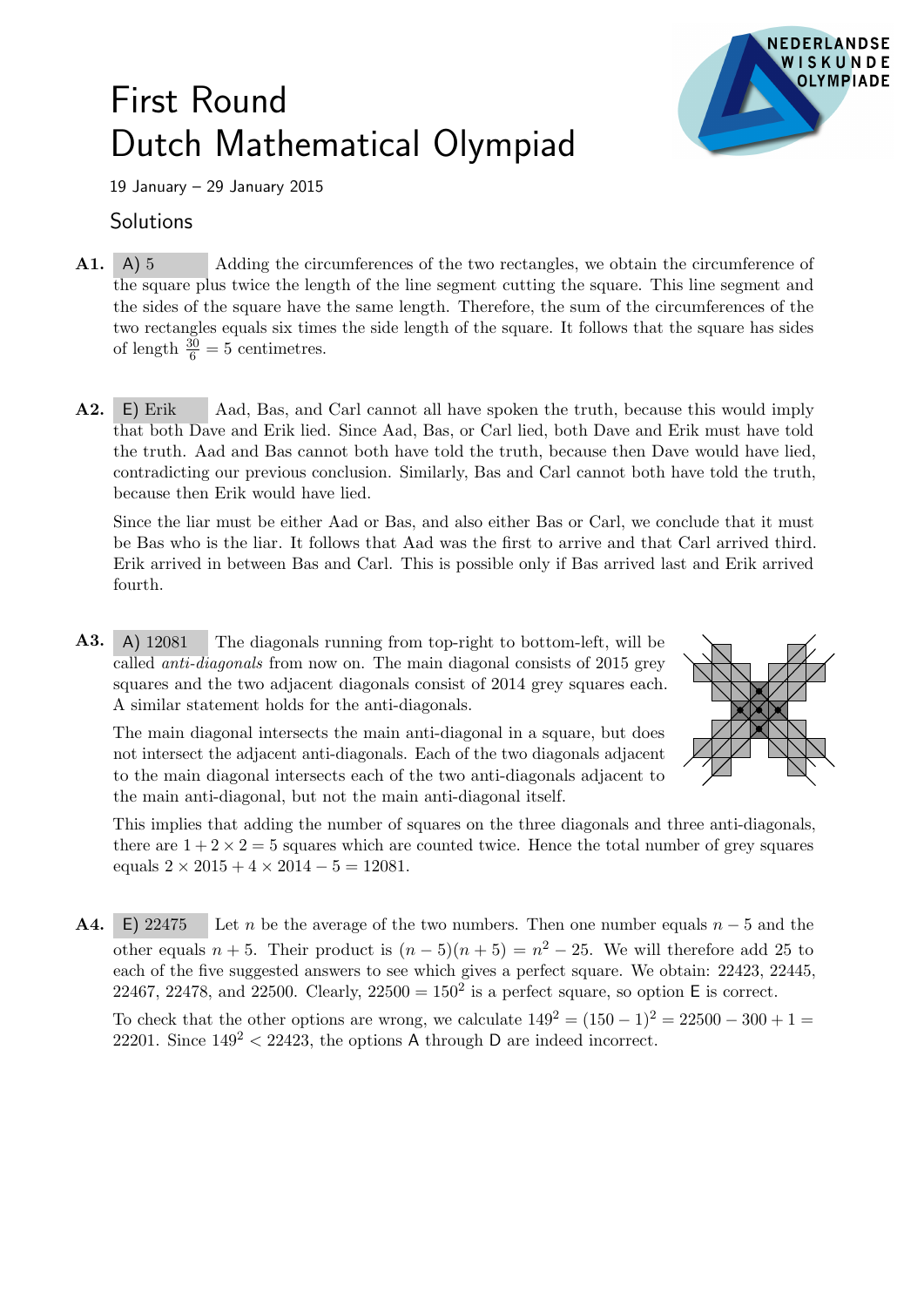A5. C) 2 After dividing the faces of the cube, there are 24 squares: 12 white ones and 12 black ones. The number of dark vertices cannot be zero, because that would imply a total of no more than  $8 \times 1 = 8$  black squares (one for each corner). The number of dark vertices cannot be one, because that would imply a total of no more than  $3 + 7 \times 1 = 10$ black squares. A solution with exactly two dark vertices is shown in the figure. It follows that the minimum number of dark vertices is 2.



- A6. B) 2 Suppose that we are summing *n* numbers. There are two cases to consider.
	- n is odd In this case, there is a middle number, say k. The sum of the n numbers then equals  $n \times k = 100$ . Since n must be an odd divisor of 100, it must be equal to 5 or 25. In the first case, we find  $k = \frac{100}{5} = 20$ , with corresponding solution  $18 + 19 + 20 + 21 + 22 = 100$ . In the second case, we find  $k = 4$ . But this yields no solution, because the smallest of the 25 numbers would then equal  $4 - 12$ , which is negative.
	- n is even Write  $n = 2m$ . The two middle numbers add up to an odd number, say k. The summation now consists of m pairs of numbers, each pair adding up to k. Hence,  $100 = k \times m$ . Since k is an odd divisor of 100, it follows that  $k = 5$  or  $k = 25$ . In the first case,  $m = 20$ and the middle two numbers are 2 and 3. This does not yield a solution, because otherwise the smallest number would be  $3 - 20$ , which is negative. In the second case,  $m = 4$ , with corresponding solution  $100 = 9 + 10 + 11 + 12 + 13 + 14 + 15 + 16$ .
- A7. C) 18 The node in the centre cannot be coloured red, because otherwise we would create a horizontal or vertical line containing three red nodes. Both the horizontal and the vertical line need two red nodes. There are  $\frac{4\times3}{2} = 6$  ways of colouring two nodes on the horizontal line. In two cases, the two coloured nodes lie on a common circle. Then, the vertical line has only two nodes left that may be couloured red. This can be done in only one way. In the other four cases, the two red nodes lie on different circles. On the vertical line, we need to colour one node from each circle. This can be done in  $2 \times 2 = 4$  ways. In total, Jaap has  $2 \times 1 + 4 \times 4 = 18$  ways of colouring the nodes.
- A8. D) 1013 The number of newly grown branches doubles every day. Hence, on days 1, 2, 3, ... an additional 1, 2, 4, 8, ... branches are grown. In general,  $2^{n-1}$  new branches are grown on day n.

The total numbers of branches on the consecutive days are therefore 1,  $1+2=3$ ,  $1+2+4=$ 7,  $1+2+4+8=15$ , and so on. On day n, the tree has a total of  $1+2+4+\cdots+2^{n-1}=2^n-1$ branches.

Each day, the number of leaves increases by the number of branches on the day before. Therefore, on the consecutive days there are 0,  $0 + 1$ ,  $0 + 1 + 3$ ,  $0 + 1 + 3 + 7$ ,... leaves. On day n, the number of leaves equals

$$
(20 - 1) + (21 - 1) + (22 - 1) + (23 - 1) + \dots + (2n-1 - 1) = (20 + 21 + \dots + 2n-1) - n
$$
  
= (2<sup>n</sup> - 1) - n.

It follows that the total number of leaves at the end of day 10 equals  $2^{10} - 11 = 1013$ .